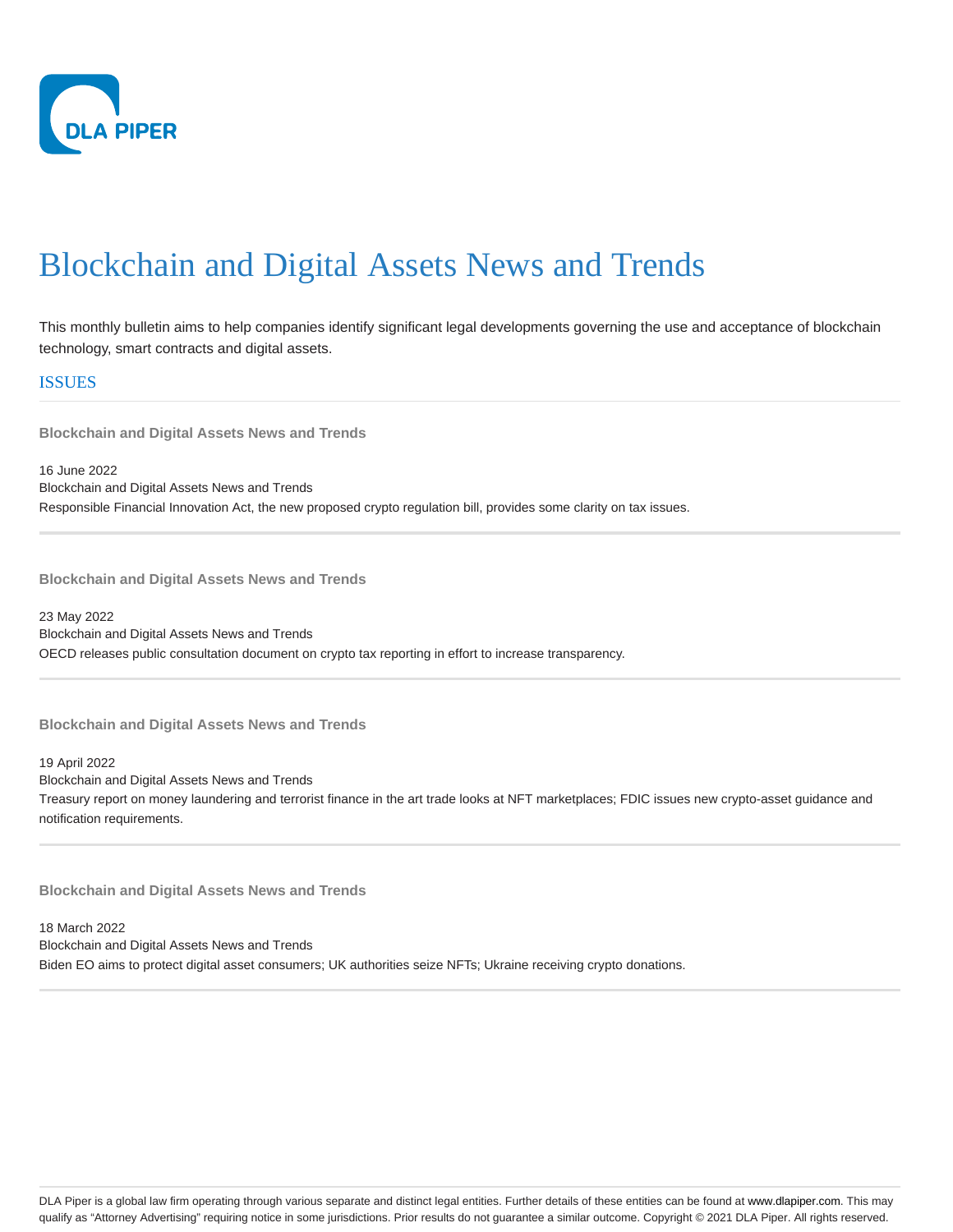18 February 2022

Blockchain and Digital Assets News and Trends

Lawsuit tackles tax treatment of staking rewards; SEC settles with crypto lending platform; emergency measures in Canada affect financial services entities.

**Blockchain and Digital Assets News and Trends**

21 December 2021 Blockchain and Digital Assets News and Trends Breaking legal news on cryptoassets and cryptocurrency, plus: Google sues to disrupt massive botnet

**Blockchain and Digital Assets News and Trends**

22 November 2021 Blockchain and Digital Assets News and Trends Infrastructure bill, including crypto "broker" rules, becomes law.

**Blockchain and Digital Assets News and Trends**

18 October 2021 Blockchain and Digital Assets News and Trends Non-fungible tokens: What are the legal risks?

**Blockchain and Digital Assets News and Trends**

17 September 2021 Blockchain and Digital Assets News and Trends

Proposed infrastructure bill would subject cryptocurrencies to wash sale and constructive sale rules.

**Blockchain and Digital Assets News and Trends**

23 August 2021 Blockchain and Digital Assets News and Trends

New information reporting requirements for cryptocurrency transactions; CFPB involvement in cryptocurrency oversight; NCUA seeks comments on use of DLT and DeFi by credit unions.

**Blockchain and Digital Assets News and Trends**

19 July 2021 Blockchain and Digital Assets News and Trends

IRS says tax-deferred like-kind exchange is not available for cryptocurrency trades; copyright issues plague NFTs; crypto venture investments continue

DLA Piper is a global law firm operating through various separate and distinct legal entities. Further details of these entities can be found at www.dlapiper.com. This may qualify as "Attorney Advertising" requiring notice in some jurisdictions. Prior results do not guarantee a similar outcome. Copyright @ 2021 DLA Piper. All rights reserved.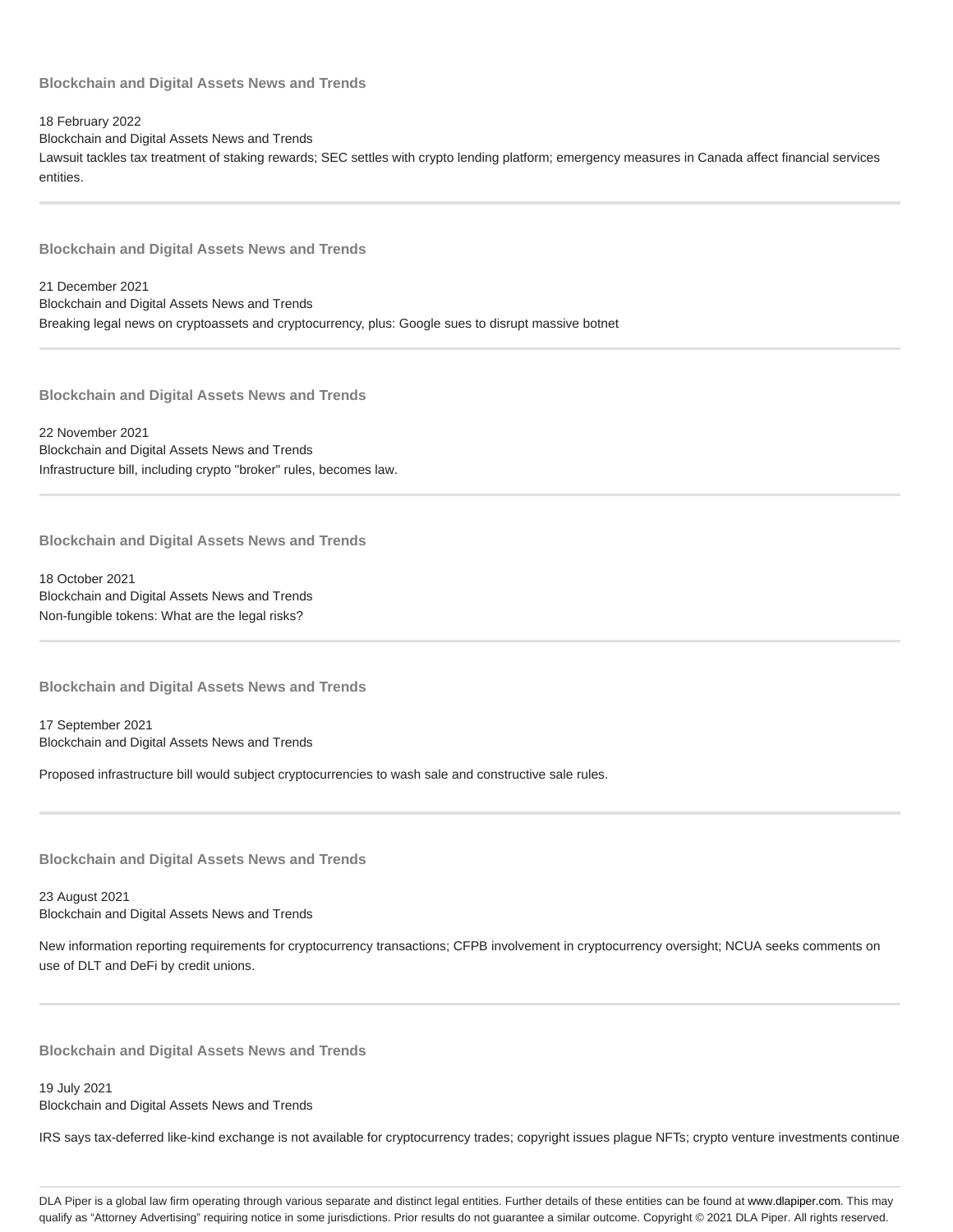21 June 2021 Blockchain and Digital Assets News and Trends Biden tax plan spotlights cryptocurrency transactions; FTC announces spike in cryptocurrency investment scams; El Salvador is first country to adopt bitcoin as legal tender.

**Blockchain and Digital Assets News and Trends**

20 May 2021 Blockchain and Digital Assets News and Trends

SEC issues Staff Statement on investments in the bitcoin futures market, plus latest legal developments governing the use and acceptance of blockchain technology, smart contracts and digital assets.

**Blockchain and Digital Assets News and Trends**

23 April 2021 Blockchain and Digital Assets News and Trends SEC revises token safe harbor proposal; UK updates tax treatment of cryptoassets.

**Blockchain and Digital Assets News and Trends**

22 March 2021 Blockchain and Digital Assets News and Trends

Wyoming moves to clarify legal status of DAOs; court dismisses class action against a cryptocurrency exchange.

**Blockchain and Digital Assets News and Trends**

25 February 2021 Blockchain and Digital Assets News and Trends Canada's AML regime amendments: is your interactive entertainment service or platform operating a "money service business"?

**Blockchain and Digital Assets News and Trends**

23 November 2020 Blockchain and Digital Assets News and Trends IMF issues report on regulatory framework for CBDs and GSCs, SEC invites feedback on application of custody rule to digital assets.

**Blockchain and Digital Assets News and Trends**

DLA Piper is a global law firm operating through various separate and distinct legal entities. Further details of these entities can be found at www.dlapiper.com. This may qualify as "Attorney Advertising" requiring notice in some jurisdictions. Prior results do not guarantee a similar outcome. Copyright @ 2021 DLA Piper. All rights reserved.